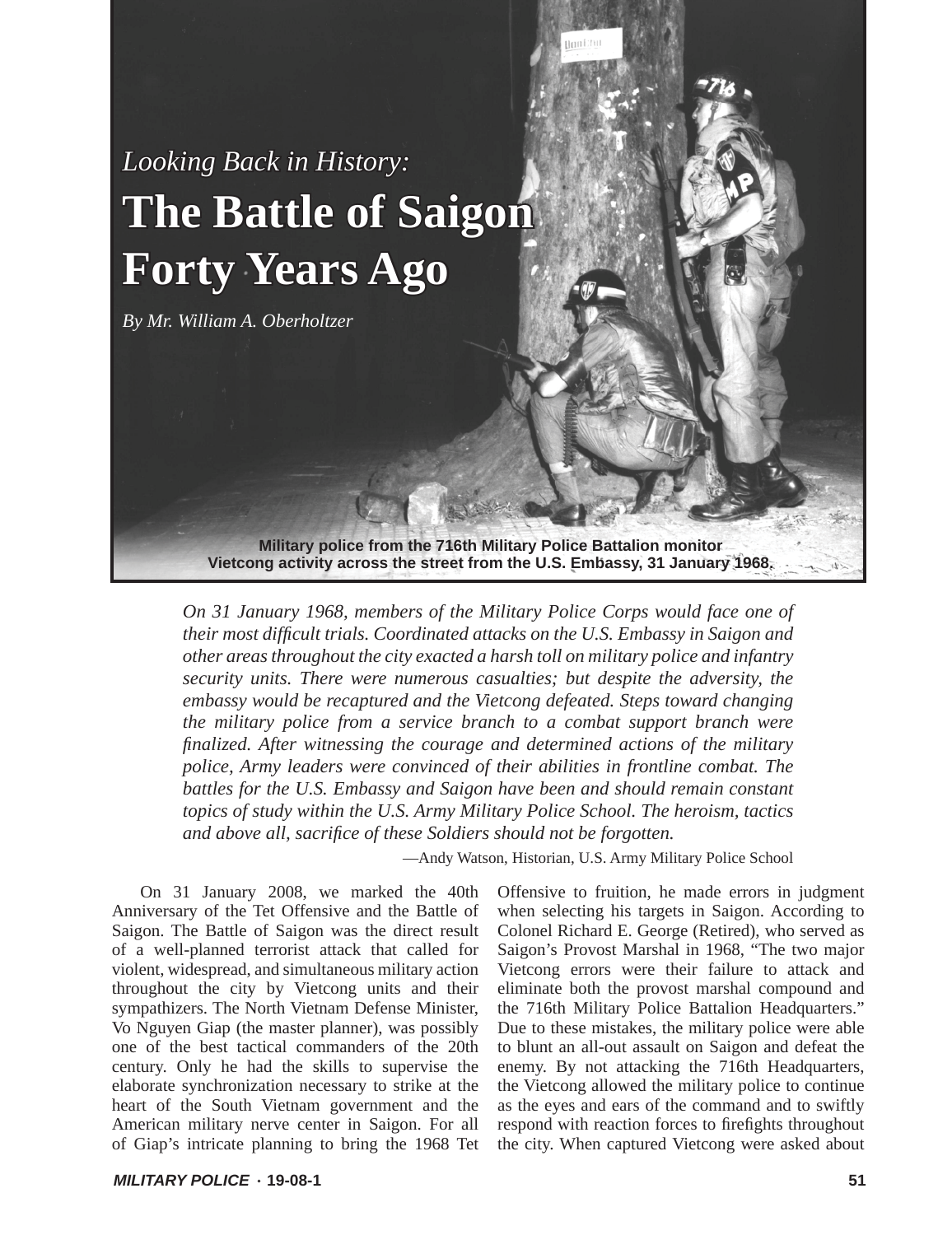the first defensive resistance, they replied without hesitation, "The military police."

During the Battle of Saigon, the Military Police Corps lost a staggering number of personnel— 27 killed in action and 44 wounded. Most of the casualties occurred when a military police reaction force, responding to an attack on Bachelor Officer Quarters (BOQ) 3, was ambushed in an alley. Another location with a high concentration of casualties was the U.S. Embassy.

Military police, in an instant, switched from the role of "cop" to "combat Soldier." They quickly adapted to street and house-to-house fighting. They did this with ease, skill, and determination—much to the dismay of the Vietcong. General William Westmoreland, commander of the American Military Forces in South Vietnam, said some years later, "Members of the Military Police Corps were called upon to fight numerous skirmishes in Saigon, each of which had a direct bearing on the rapid defeat of the enemy. Though usually outnumbered, they were victorious." Brigadier General Albin F. Irzyk, Saigon area commander, remarked, "Their performances as combat troopers can be described in only the most glowing of superlatives." Colonel Richard E. George, the Saigon area provost marshal stated, "These brave men won a costly change of image for the military police, one for which all past, present, and future members of the Military Police Corps can justifiably point to with pride and humility—for this was indeed the Corps' finest hour." During an awards ceremony honoring military police who defended Saigon, General Creighton W. Abrams, Deputy U.S. Commander in Vietnam, commented, "When raw courage, capability, and will to fight are required, military police will meet the standards."

The most sacred Vietnamese holiday is Tet, a lunar holiday. If the American people were to celebrate Christmas, Thanksgiving, New Year's Day, and Independence Day in one week, it might compare to the sacred feelings that the Vietnamese hold for Tet. It is a time of celebrations, family gatherings, forgiveness of enemies, and preparation for the coming year. Tradition called for a truce during Tet, allowing Soldiers on both sides to stand down for the duration of the holiday and enjoy time with family and friends. In 1968, the holiest day of Tet fell on 30 January, ushering in the Year

of the Monkey. Due to fears of a massive aerial retaliation by the United States on North Vietnam after the start of the Tet Offensive, Ho Chi Minh, president of North Vietnam, allowed his people to celebrate the holy day on 29 January.

Giap planned a feint attack in hopes of further overextending American assets. Early in January 1968, 20,000 communist troops surrounded the Marine fire base at Khe Sanh, outnumbering the Marines four to one. Some observers believed this was a replay of Dien Bien Phu, a major French defeat in their war with the Vietminh. Giap knew that he could not defeat the Americans in a head-to-head confrontation; therefore, Khe Sanh was staged as a decoy. Other attacks took place along the Cambodian border, drawing American attention away from Giap's principal targets—Saigon and Hue.

While the Americans and South Vietnamese were preoccupied with the defense of Khe Sanh, Vietcong units began to slip into Saigon in final preparation of the forthcoming attack. After their failed attempt to capture Saigon in 1967, Vietcong units stockpiled arms, ammunition, high explosives, and men in Saigon and other towns and cities. They slipped many of the weapons and ammunition into the city under the guise of funeral processions, even going as far as to bury the weapons in coffins, only to unearth them hours before the attack. Lieutenant General Fred Weyand, commander of II Corps, became uneasy with reports of large enemy troop movement, the flow of Vietcong deserters drying up, and talk from captured infiltrators of "something big" about to happen. Lieutenant General Weyand expressed his concerns to General Westmoreland, who then ordered 15 maneuver battalions to fall back near Saigon. The first night of Tet was quiet, except for the usual celebrations taking place throughout Saigon and the country. No one expected the enemy to break the truce because the Vietcong had hinted that if all went well, the truce (which began 27 January) might be extended beyond 3 February and a permanent armistice could be established. This final deception by the enemy caused feelings of euphoria for South Vietnamese and American diplomats. But that euphoria was shattered on the morning of 31 January.

Three days into the truce, Brigadier General Irzyk summoned Colonel George and Lieutenant Colonel Gordon Rowe, commander of the 716th

*"These brave men won a costly change of image for the military police, one for which all past, present, and future members of the Military Police Corps can justifi ably point to with pride and humility—for this was indeed the Corps' fi nest hour."* 

—Colonel Richard E. George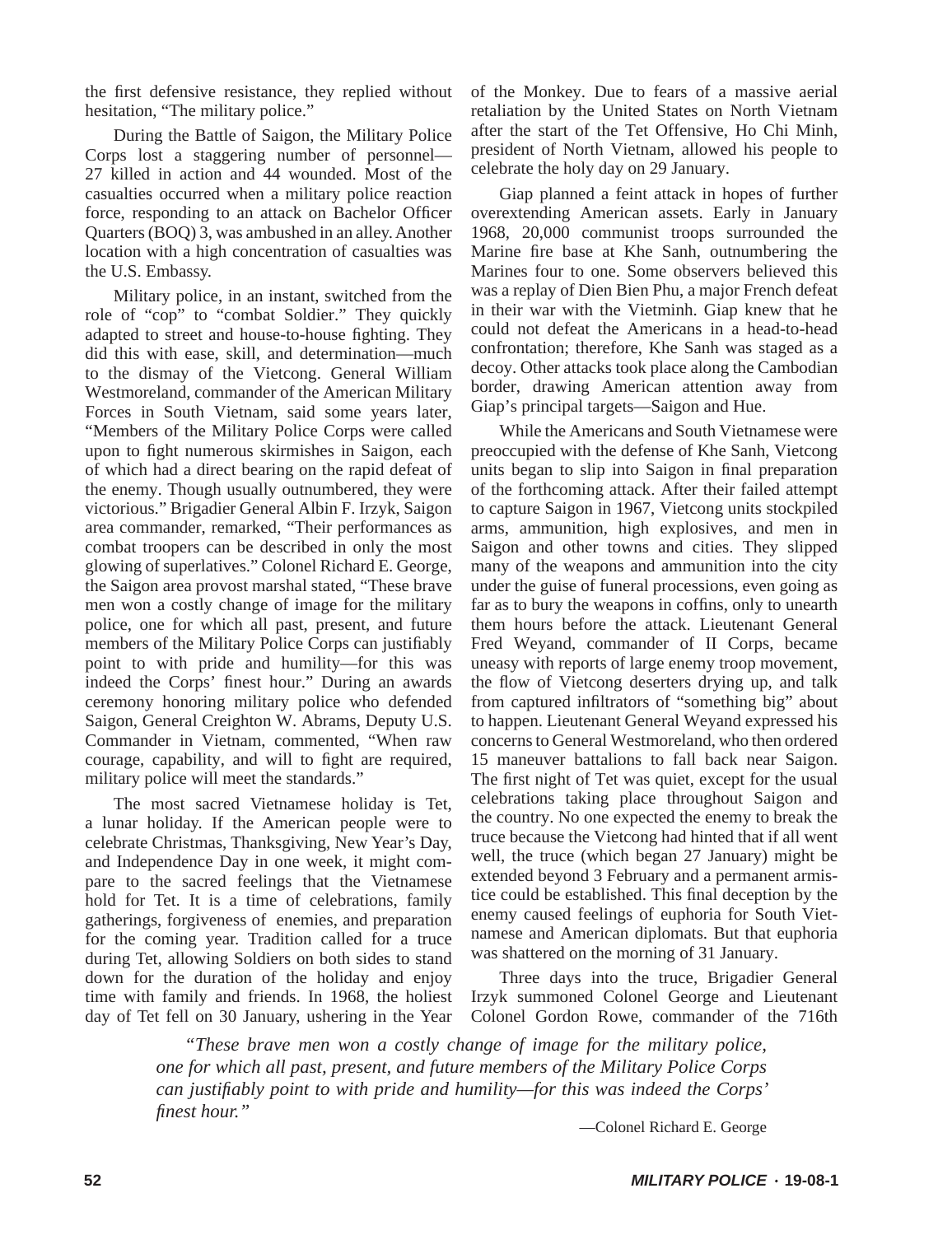Military Police Battalion, to his office for a situational briefing. They discussed the possible infiltration of Vietcong sapper units in Saigon. Brigadier General Irzyk instructed them to prepare for possible enemy action. While Colonel George and Lieutenant Colonel Rowe were meeting with Brigadier General Irzyk, an alert message was sent to all units under Irzyk's command. As a result of the briefing and the alert notification, they changed duty commitmentsall walking patrols were switched to motorized patrols, selected headquarters and communications centers were assigned extra guard posts, all Vietnamese personnel were removed from U.S. military police patrols, radios were placed on continuous dispatch, and all personnel were ordered to wear flak jackets and steel helmets. Military police reaction teams were organized and placed on standby.

In the late evening hours of 30 January, communist infiltrators left their hiding places and mixed with the celebrating crowds of South Vietnamese citizens. Recently unearthed weapons were test-fired, being masked by the sound of fireworks. By the early morning hours of 31 January, the enemy was ready. A command post was established in the Quang Buddhist Pagoda by the Vietcong, and groups of communist soldiers were in place near their targets, having been led there by local communist agents and sympathizers.

With clouds low in the sky, 20 members of a Vietcong sapper unit began loading a small truck and an old taxicab with high explosives and weapons. Their target—the U.S. Embassy—was only a few blocks away. The air was filled with tension and anticipation as the 23 men of Vietcong C-10 Sapper Battalion quickly and quietly finished loading the vehicles. At 0245 hours, the men climbed into the truck and taxicab for the short ride to the embassy. Each man was deep in thought as he contemplated his assignment and chances of survival, which were slim. Nguyen Van Muoi drove one of the vehicles by the U.S. Embassy on Thong Nhut Boulevard. As he rounded the embassy a second time, mortar fire began to drop on the city. Leaning out the window of his vehicle, Muoi yelled, "Tien!" (which means forward). The Peugeot truck and taxi parked next to the south wall of the 4-acre U.S. Embassy compound, and the sappers began to unload the vehicles.

At this time, Specialist Charles Daniel and Private First Class William Sebast, members of Charlie Company, 527th Military Police Company, were on guard duty at the Mac Dinh Chi entrance of the U.S. Embassy compound. All was quiet, until an explosion breached a hole in the compound wall near the military police guard post. Turning their attention toward the wall, Specialist Daniel and Private Sebast killed two Vietcong soldiers crawling through the opening. Specialist Daniel radioed, "They're coming in! They're coming in!" While focusing their attention on the wall, Specialist Daniel and Private Sebast were shot in their backs by other attacking Vietcong. Due to their valiant stand and sacrifice, Marine Sergeant Ronald Harper had time to race to the main embassy building and close and secure the large teak doors. This action prevented the sappers from entering the embassy as they had planned. Although the doors were the target of rocket-propelled grenades, they remained intact and locked.

Meanwhile, calls for help began to pour into military police headquarters by phone and radio. One officer commented, "The calls for help came in by radio and phone faster than we could handle them. We have maybe half, maybe only one-third of the calls on the log." The following is a sample of the staff duty log for the 716th Military Police Battalion:

0300: BOQ 3 reports enemy action.

0315: U.S. Embassy under attack.

0317: Explosion at Townhouse BOQ.

0318: BOQ 1 under attack.

0319: McArthur BOQ under attack.

- 0321: Report of hostile attack at Rex BOQ.
- 0325: Explosion at BOQ 2.
- 0340: Automatic-weapon fire and attack at BOQ 3.
- 0341: Military police at U.S. Embassy request urgent ammo resupply.

The area provost marshal, Lieutenant Colonel George, was briefed at 0300 hours about the developing situation, especially the situation at the U.S. Embassy. He ordered a reaction force led by First Lieutenant Frank Ribich and Sergeant Arthur Rivera to be dispatched to the compound. The force was on the road 17 minutes after being notified.

Before the reaction team's arrival, Sergeant Jonnie Thomas and Specialist Owen Mebast responded to Specialist Daniel's call for assistance. Sadly, they were ambushed by a Vietcong sniper as they arrived at the main gate of the embassy.

Approaching the embassy, Lieutenant Ribich and Sergeant Rivera assessed the situation. Heavy automatic-weapon fire was coming from an apartment building opposite the embassy, so Lieutenant Ribich sent Sergeant Rivera and his team to secure the building and street. In a matter of minutes, Sergeant Rivera's team had secured the area. While Rivera was securing the apartment building, Ribich made contact with Marine Sergeant Leroy Banks and they established a joint command, allowing Banks to continue to direct the Marine portion of the embassy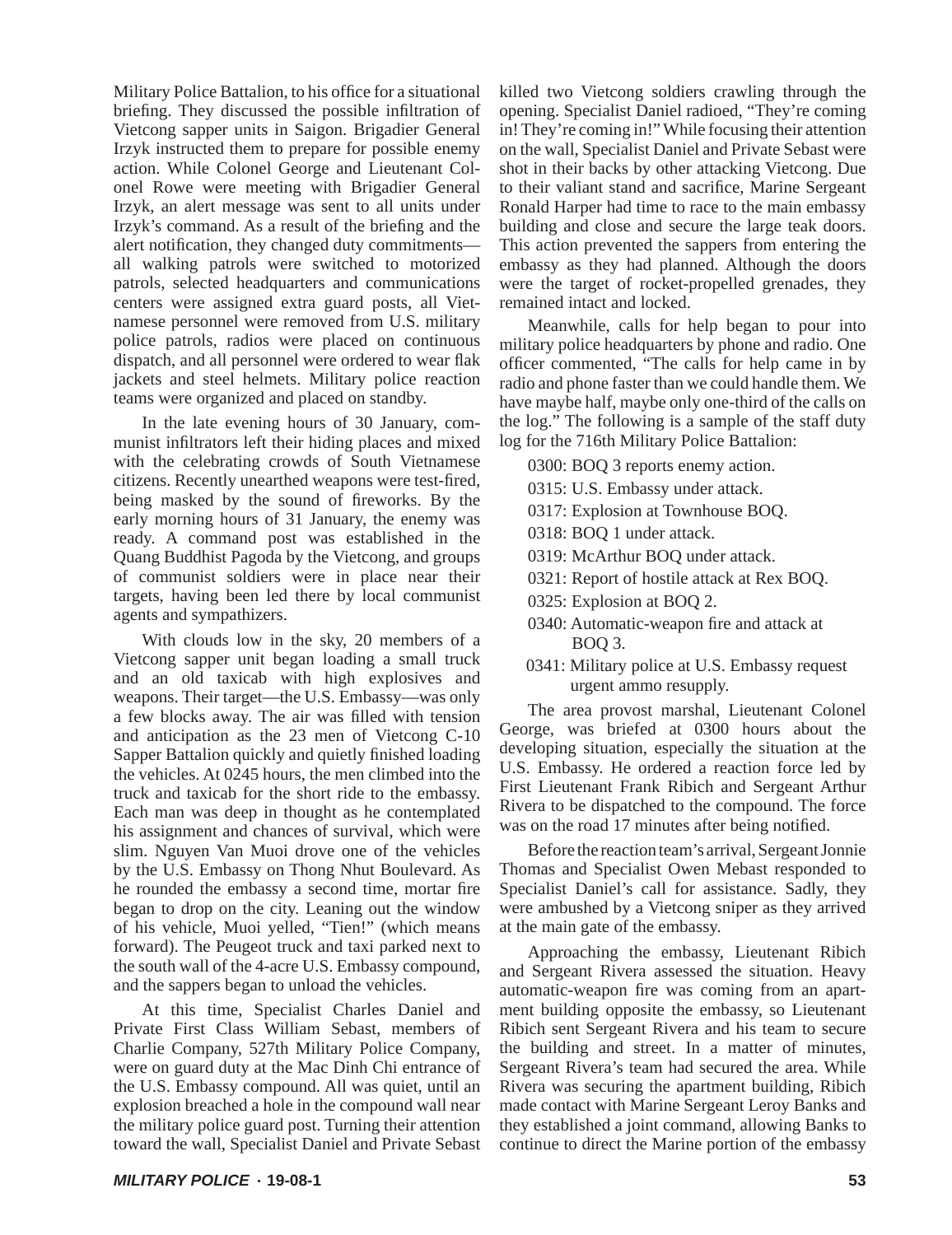

**Drawing of the U.S. Embassy compound and surrounding area.**

reaction force while coordinating with Lieutenant Ribich. This arrangement proved to be effective.

Private First Class Paul V. Healey, 716th Military Police Battalion, was on patrol about 0300 hours when the calls for assistance came across the military police radio net. His patrol responded to enemy activity near the Philippine Embassy, where Healey engaged a Vietcong in a firefight and eliminated him. Hearing that the U.S. Embassy was under attack, Healey's patrol raced to the area to help. Healey would later earn the Distinguished Service Cross for extraordinary heroism during the battle. At 0420 hours, General Westmoreland ordered the 716th Military Police Battalion to clear the embassy and grounds, explaining that it was their first priority. Meanwhile, a resupply of ammunition had arrived and a 50-man reaction force was enroute. When everything was in place, the force waited. Lieutenant Ribich made contact with the military police net control station and was connected directly to General Westmoreland. Westmoreland ordered Ribich to initiate the attack as soon as possible since the security of the embassy was a first priority. Lieutenant Ribich responded with, "Airborne." The attack began well before dawn.

Across Saigon, near Tan Son Nhut Airport, a 25-man military police reaction force was approaching BOQ 3 in response to a reported enemy attack. Members of the force were riding in a 2½-ton truck and two jeeps. Circling the block once, the lead jeep pulled into an alley near the BOQ. Well into the alley, the convoy began to slow down, and then all hell broke loose. Military policeman John R. Van Wagner recalls, "Suddenly there were two loud explosions and bright flashes of light behind me. Automatic-weapon fire swept the alley, and we ran for the BOQ. We knew it was bad in there, but we didn't know how bad until almost noon."

A company-size force of Vietcong was preparing to hurl an attack at the Vietnamese Joint General Staff Headquarters when the American convoy appeared in the alley. The last two vehicles absorbed the full force of the attack. At a range of less than 10 feet, the Vietcong poured their maximum firepower into the convoy. They killed 16 military police Soldiers and wounded 21 others in the ambush and subsequent rescue attempts. Finally, after 14 hours of heavy fighting, military police and infantry (with armor support) were able to secure the area and recover the dead and wounded.